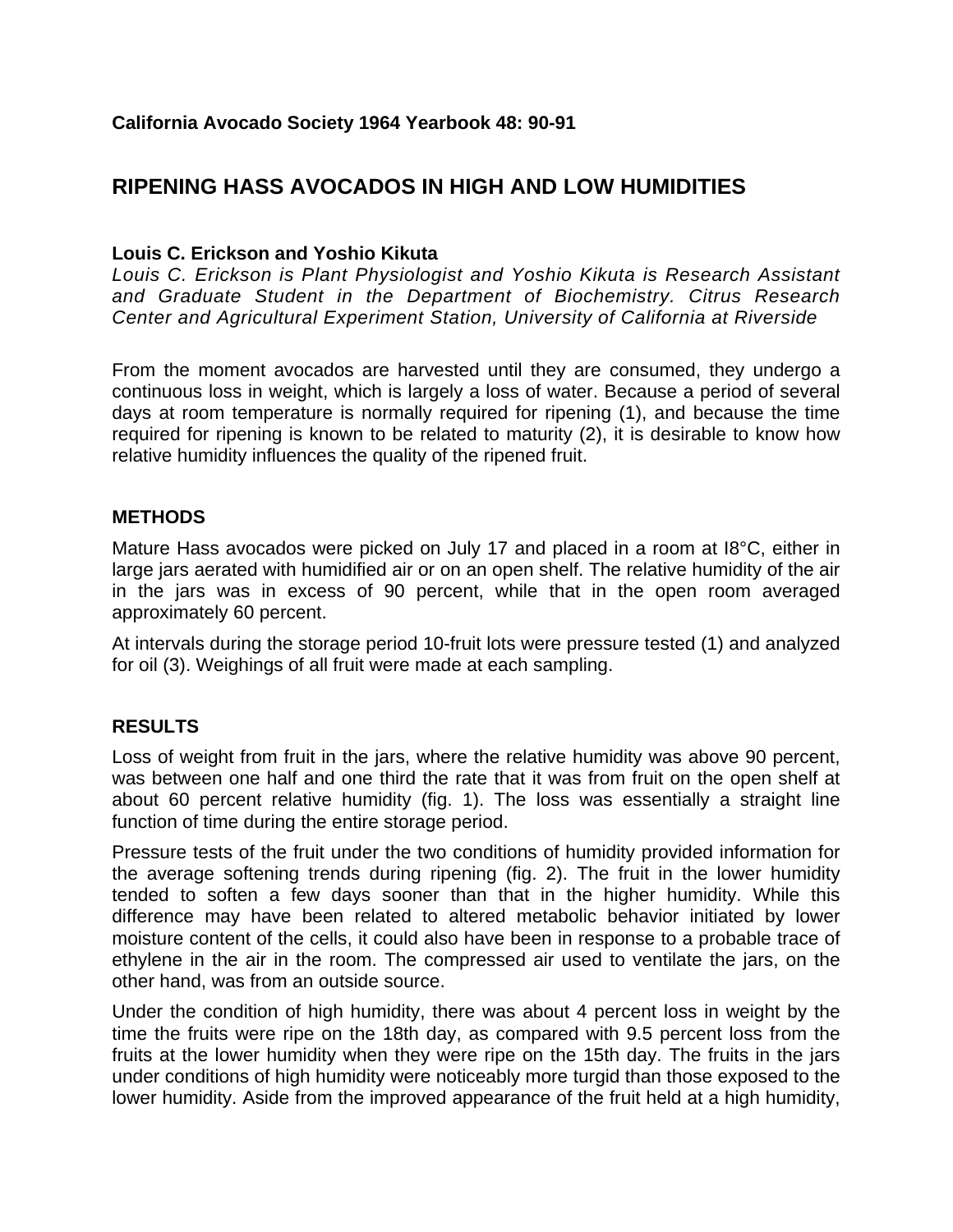less loss in weight would be an advantage when selling the fruit on a weight basis.

Oil contents determined during the storage period showed no consistent difference between the fruits under the two humidities (fig. 3). However, on the basis of loss in weight, it might have been expected that the oil would have become correspondingly more concentrated during storage and would have reflected the trends in weights. Instead, there appeared to be a slight decrease in oil during ripening and an increase during storage following ripening.



The initial samples and those after two days of storage were used to provide information about the relationship of oil to a size of fruit (fig. 4). A statistical treatment showed a very low correlation coefficient ( $r = 0.062$ ,  $n = 40$ ). From this it would appear that at least after the fruit is well matured, the larger fruit does not have a higher oil content than the smaller fruit.

#### **SUMMARY**

Hass avocados that ripened in a relative humidity above 90 percent retained a better appearance than ones ripened in a relative humidity of about 60 percent. Although ripening appeared to be slightly more rapid in the lower relative humidity, this was perhaps not a direct response to relative humidity. Loss of weight by the avocados in the higher relative humidity was reduced by more than one half.